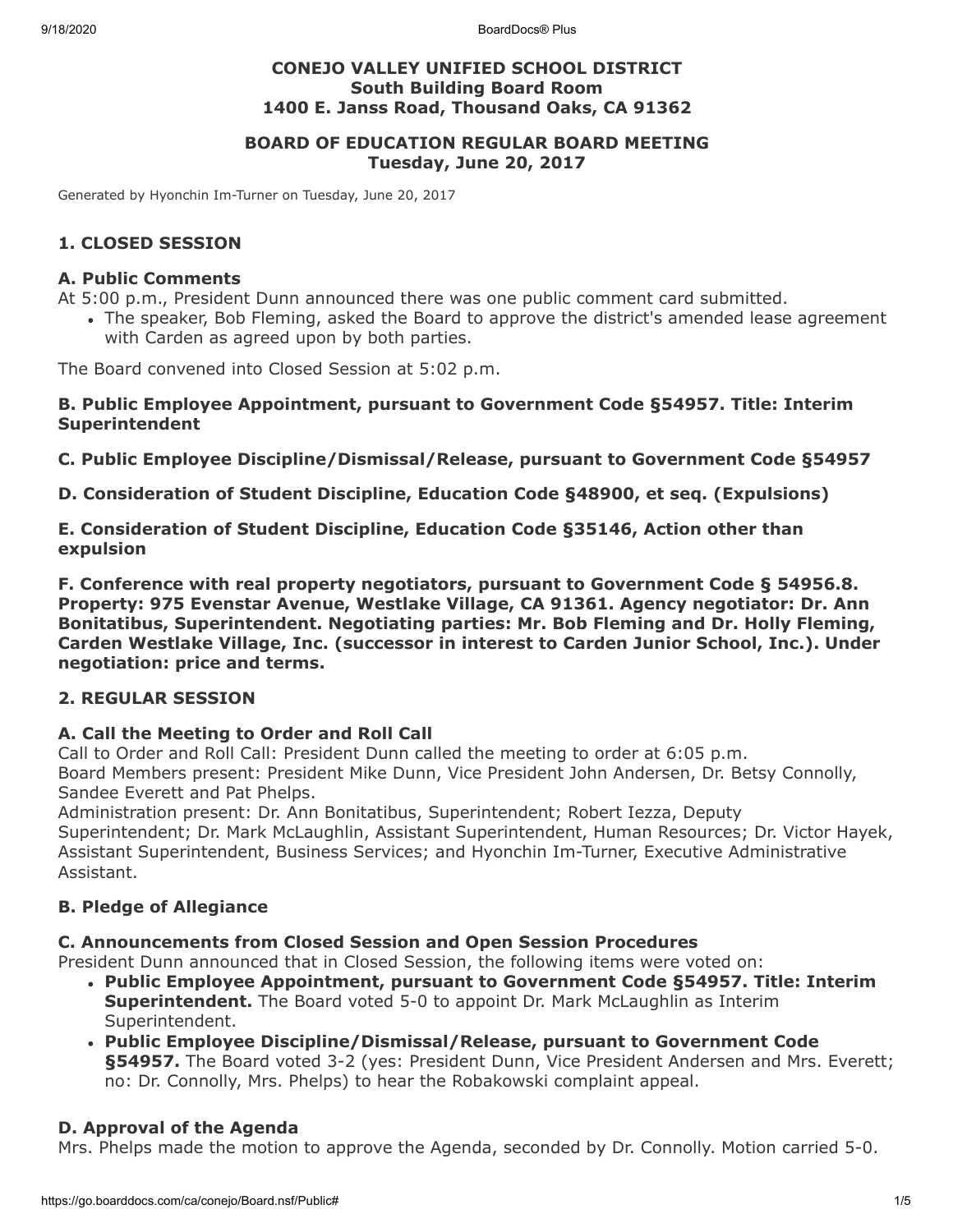# **E. Comments - Public**

President Dunn announced there were six public comment cards submitted:

- The first speaker, Estelle Corvarites, yielded her time to Rocky Capobianco.
- The second speaker, Rocky Capobianco, spoke about and thanked Dr. Bonitatibus, then expressed well wishes to Dr. McLaughlin.
- The third speaker, Cindy Goldberg, congratulated Dr. McLaughlin and then thanked the Board and Superintendent for the CVHS Groundbreaking event earlier that day and for continuing to support the relocation project.
- The fourth speaker, Braeden Sorbo, asked the Board to be the gatekeeper for the approved core literature books.

Vice President Andersen spoke about a study and invited the public to send him an email if interested to hear the details.

- The fifth speaker, Bonnie Shubb, spoke about and thanked Dr. Bonitatibus.
- The sixth speaker, Sally Hibbitts, AAUW President, spoke about and thanked Dr. Bonitatibus.

# **F. Conejo/Las Virgenes Future Foundation's Youth Leadership Program Presentation**

Three students from the CLVFF spoke about the various activities of their Youth Leadership Program.

## **G. Comments - Superintendent**

Dr. Bonitatibus spoke about points from her comments during the previous board meeting and showed NPHS's finale See Into CVUSD video, which highlighted some of the district's graduating seniors.

## **H. Comments - Board of Education**

Dr. Connolly spoke a final thank you to Dr. Bonitatibus and recognized what she accomplished during her time at the district and the increase in activities during her tenure. Vice President Andersen thanked Dr. Bonitatibus for her time and contributions, then wished her the best. Mrs. Everett congratulated Dr. McLaughlin, then thanked Dr. Bonitatibus and wished her well. Mrs. Phelps spoke about and thanked Dr. Bonitatibus. President Dunn then also thanked Dr. Bonitatibus.

# **3. ACTION ITEMS – GENERAL – HUMAN RESOURCES**

No Items.

# **4. ACTION ITEMS – GENERAL – INSTRUCTIONAL SERVICES**

## **A. Approval of Consolidated Application and Reporting System (CARS) Application for Funding 2017/2018**

Vice President Andersen made the motion to approve, seconded by Dr. Connolly. President Dunn asked if there was any discussion, which there was none. Motion carried 5-0.

## **B. Approval of Amendments to Board Policy 6144 - Controversial Issues**

Mrs. Phelps made the motion to approve, seconded by Dr. Connolly. The Board and staff went on to discuss different policies, the language in them and the District's opt-out practice. The discussion concluded by all agreeing to have staff report back to the Board on clarification of wording on the core literature list.

## **C. Approval of Amendments to Board Policy and Administrative Regulation 6164.6 - Identification and Education Under Section 504**

Dr. Connolly made the motion to approve, seconded by Vice President Andersen. President Dunn asked if there was any discussion, where there was none. Motion carried 5-0.

## **5. ACTION ITEMS – GENERAL – BUSINESS SERVICES**

No Items.

## **6. ACTION ITEMS - GENERAL - BOARD OF EDUCATION**

# **A. Approval of Interim Superintendent Contract**

Dr. Connolly made the motion to approve, seconded by Vice President Andersen. President Dunn read the terms of Dr. McLaughlin's contract. Dr. Bonitatibus then passed the traditional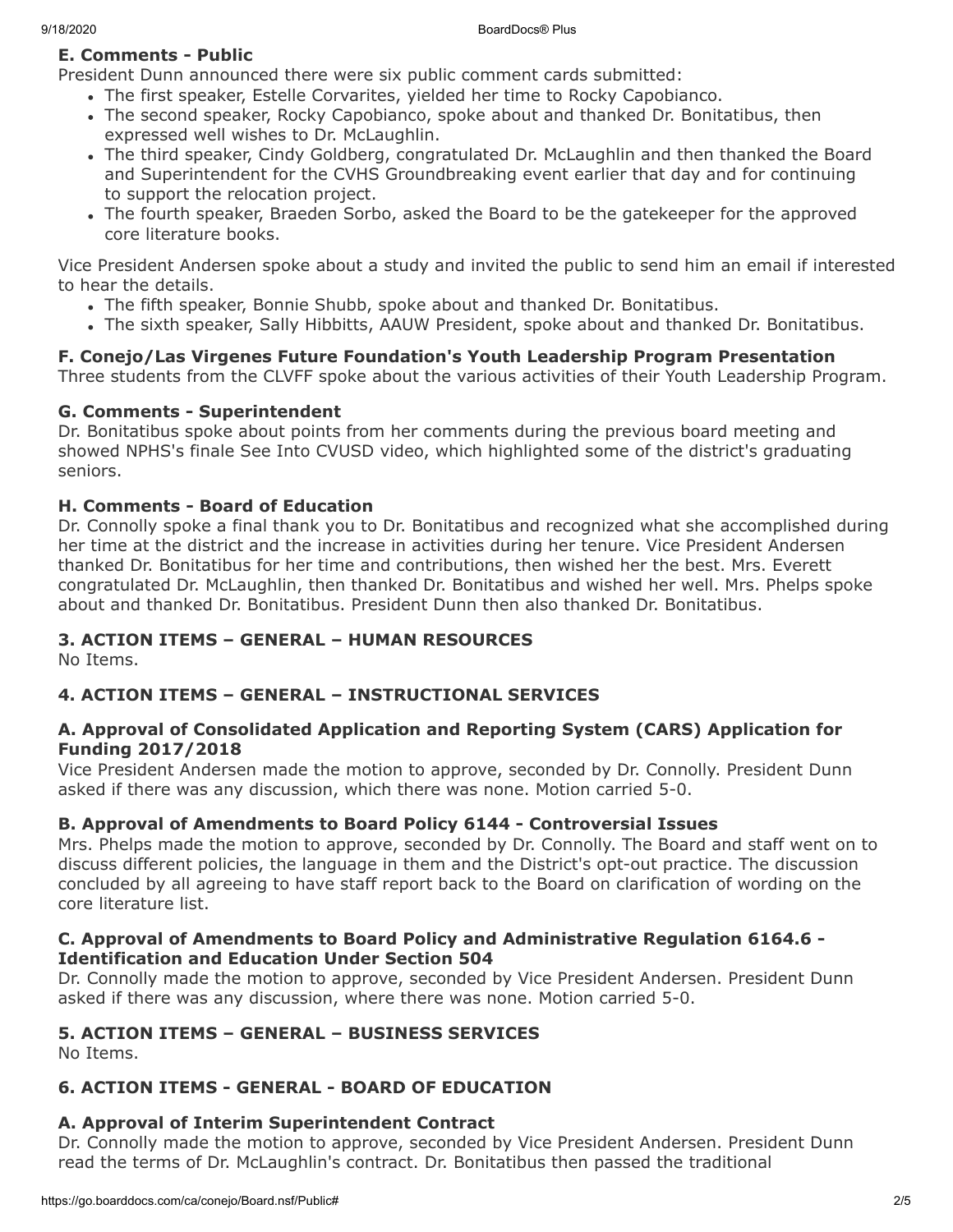Superintendent baton to Dr. McLaughlin. Motion carried 5-0. Dr. McLaughlin thanked the Board and Dr. Bonitatibus.

- **7. ACTION ITEMS CONSENT**
- **A. Approval of Minutes June 6, 2017**
- **B. Approval of Minutes June 10, 2017**
- **C. Approval of Minutes June 13, 2017**
- **D. Personnel Assignment Orders**
- **E. Expulsion Student 6-16/17 E**
- **F. Expulsion Student 7-16/17 E**
- **G. Stipulated Agreement Student 8-16/17 SA**
- **H. Readmission of Expelled Student 2-16/17 E**
- **I. Readmission of Expelled Student Student 4-16/17 E**
- **J. Overnight Trip Request WHS Yearbook Committee**

**K. Report to Board of Education Regarding Compliance with Cal200 Settlement Agreement**

**L. Approval of Agreement with Carden Westlake Village, Incorporated for 975 Evenstar Avenue, Westlake Village, CA 91361**

**M. Approval of Agreement with City of Thousand Oaks for 110 South Conejo School Road, Thousand Oaks, CA 91362**

**N. Approval of Agreement for ESCAPE Financial and Payroll/Personnel System Between the Ventura County Office of Education and the Conejo Valley Unified School District for the 2017-2018 Fiscal Year**

**O. Approval of Agreement for Courier Services Between the Ventura County Office of Education and the Conejo Valley Unified School District**

**P. Approval of Addendum #16 to Agreement with Durham School Services, L.P. for Transportation Services for the 2017-2018 Fiscal Year**

**Q. Approval of Agreement with Hemet Unified School District for On-Call/As-Needed Transportation Services**

**R. Approval of Agreement with Facilitron for Facility Rental Services**

**S. Approval of Independent Consultant Agreement for Planning and Facilities Consulting - Project Administration and Assessment**

**T. Resolution #16/17-27: Approval of Expense Transfers for the 2017-2018 Fiscal Year**

**U. Resolution #16/17-28: Approval of Interfund Transfers for the 2017-2018 Fiscal Year**

**V. Resolution #16/17-30: Approval of Appropriation Transfers for the 2017-2018 Fiscal Year**

**W. Resolution #16/17-31: Approval of Year-End Budget Transfers for the 2017-2018 Fiscal Year**

**X. Resolution #16/17-32: Approval of Authorization to Improve Compensation for Certain Categories of Employees after July 1, 2017**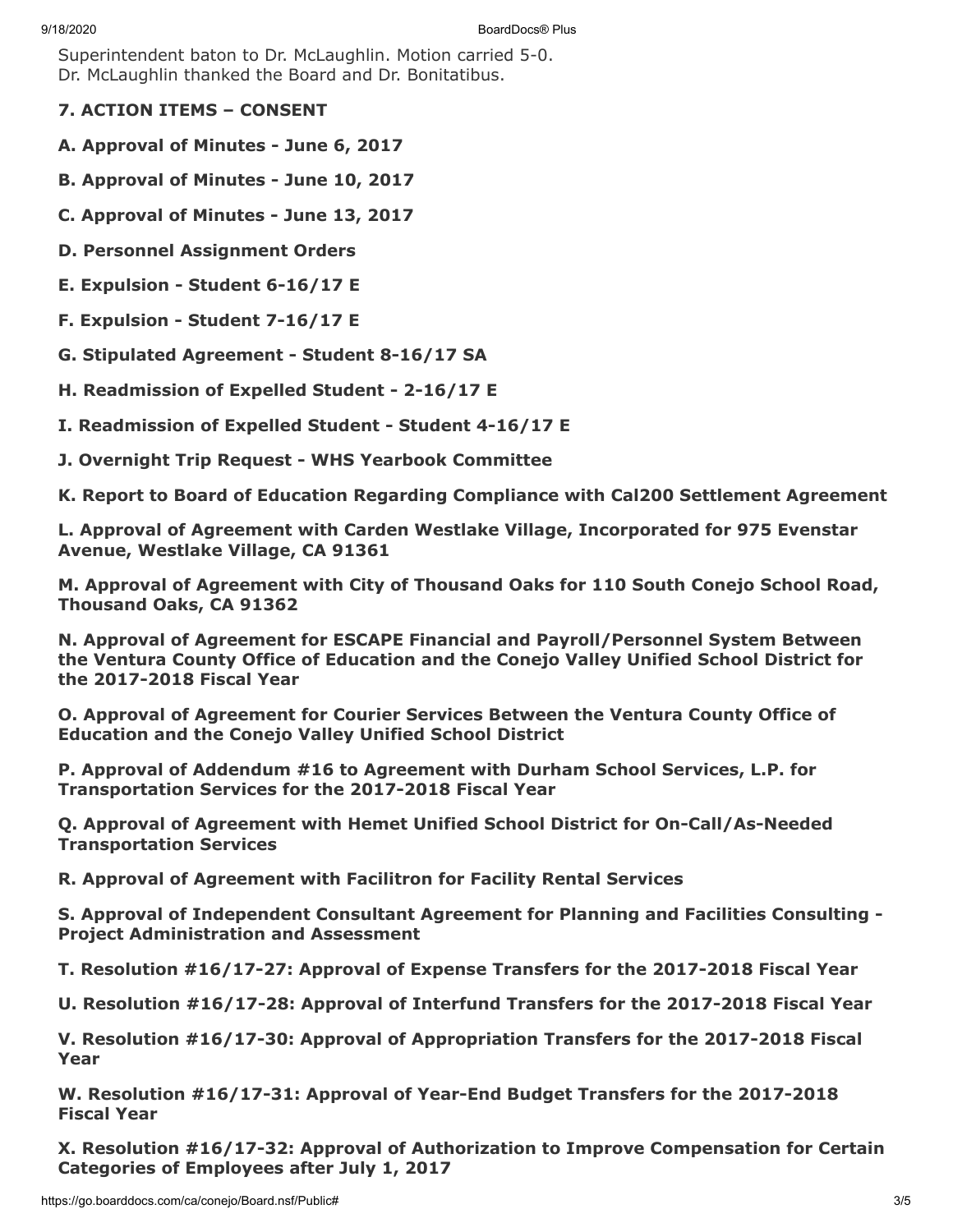**Y. Resolution #16/17-33: Approval of Temporary Loans Between District Funds for the 2017-2018 Fiscal Year**

**Z. Resolution #16/17-34: Approval of Classification of Fund Balances in Governmental Funds for the 2017-2018 Fiscal Year**

**AA. Approval of Participation in Bids/Contracts of Other Public Agencies, Cooperative, Purchasing Contracts (Piggyback), California Multiple Awards Schedule (CMAS), and Other Approved California State Contracts, When Applicable, for the 2017-2018 Fiscal Year**

**BB. Approval of Annual Signature Authorization for the 2017-2018 Fiscal Year**

**CC. Resolution #16/17-35: Approval of Deferred Maintenance Fund 14**

**DD. Approval of Blanket Authorization for Contract Change Orders Not to Exceed Statutory Limits for Summer Construction Work**

**EE. Notice of Completion – Office Renovations Electrical and Data Upgrade – Conejo Valley Unified School District Offices – Scott and Sons Electric**

**FF. Notice of Completion – Office Renovations Electrical Upgrade – Horizon Hills – Taft Electric Company**

**GG. Notice of Completion – Office Renovations Ceiling Replacement – Conejo Valley Unified School District Offices – Thomas Schwab Corporation**

**HH. Approval of Disposal of Surplus and Obsolete Equipment**

#### **II. Approval of Purchase Order Report #924**

Mrs. Phelps made the motion to approve, seconded by Dr. Connolly. President Dunn asked if there was any discussion, which there was none. Motion carried 5-0.

## **8. INFORMATION/DISCUSSION ITEMS – GENERAL – HUMAN RESOURCES**

# **A. Approval of Amendment of Administrative Regulation 4121 – Temporary/Substitute Personnel**

No discussion.

## **9. INFORMATION/DISCUSSION ITEMS – GENERAL – INSTRUCTIONAL SERVICES**

# **A. Approval of Amendments to Administrative Regulation 5144.1 - Suspension and Expulsion/Due Process**

No discussion.

## **B. Approval of Permanent Status for Pilot Courses**

Dr. Connolly commended the district's educators on their ongoing search to find different ways to engage students.

## **C. PUBLIC HEARING - Approval of 2017/2018 Local Control and Accountability Plan**

President Dunn opened the public hearing at 7:19 p.m. No public comment cards were submitted and there was no discussion. The public hearing closed at 7:20 p.m. Mr. Iezza spoke about the LCAP plan and gave credit to Dr. Jennifer Boone for her work on the LCAP plan.

## **10. INFORMATION/DISCUSSION ITEMS – GENERAL – BUSINESS SERVICES**

## **A. PUBLIC HEARING - Approval of 2017-2018 Adopted Budget – General Fund and Ancillary Funds**

President Dunn opened the public hearing at 7:21 p.m. No public comment cards were submitted and there was no discussion. The public hearing closed at 7:21 p.m. Dr. Hayek then presented a summary on the budget.